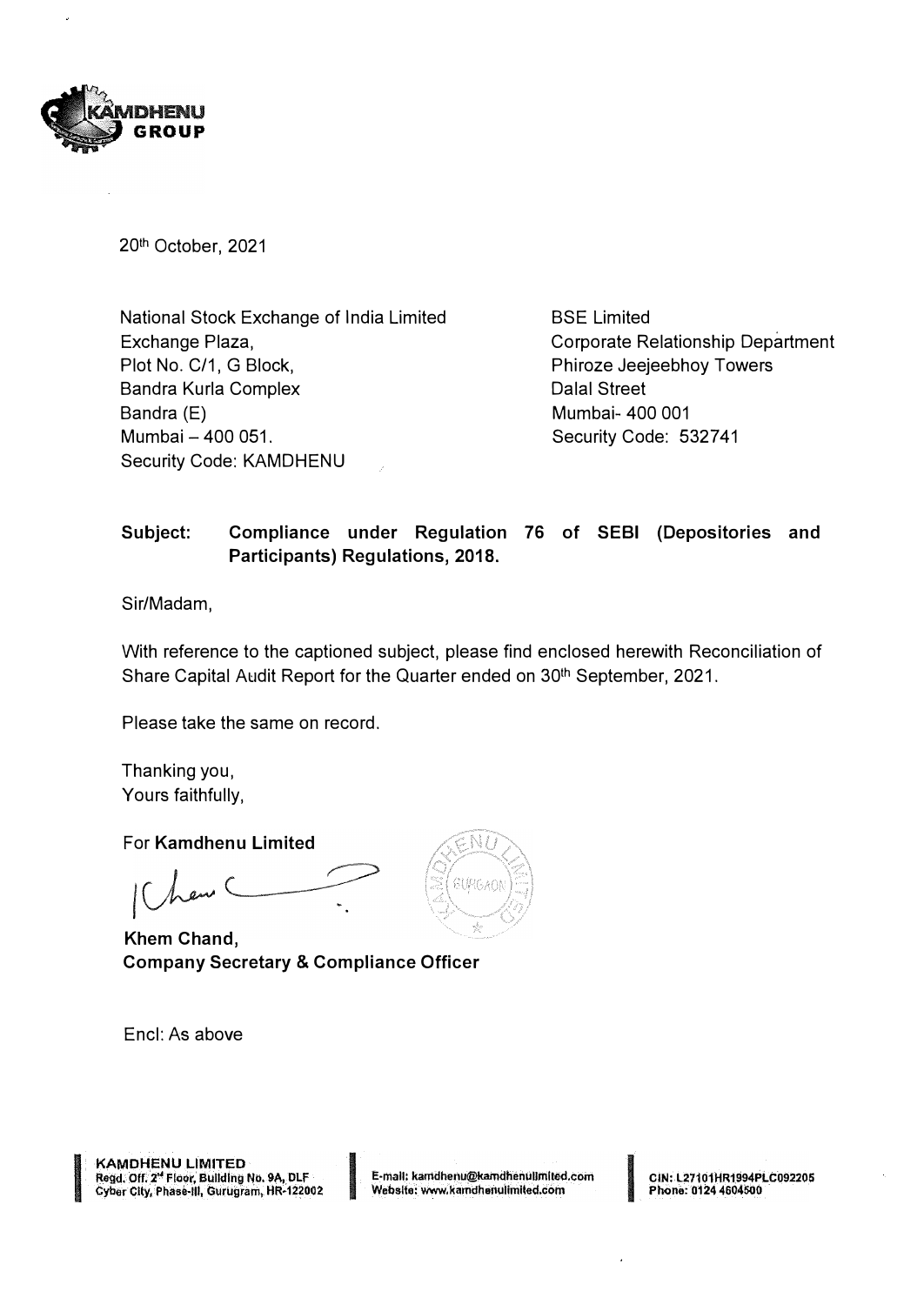

**Igrparate Actions; Concrete Solutions @** 

## **CHfiNDRASEKARAN ASSOCIATES®**

*COMPANY SECRETARIES* 

#### The Board of Directors

Kamdhenu Limited 2nd Floor, Tower A, Building No, 9 DLF Cyber City, Phase III Gurugrarn-122002, Haryana

### **RECONCILIATION OF SHARE CAPITAL AUDIT REPORT**

*{pursuant to Circular No. D&CC/FIITC/CIR-16/2002 dated December 31, 2002]* & *Regulation* 76 *of SEBI (Depositories* & *Participants) Regulations, 2018,*

*We have examined the registers, records and documents of Kamdhenu Limited for the quarter ended on September 30,2021 as maintained by Mis Kfln Technologies Private Limited (Formerly known as Karvy Flntech Private Limited), the Registrar/Share Transfer Agents of the Company. ln our opinion and to the best of our knowledge and according to the Information and explanation given to us and as shown by the records examined by us, we hereby submit our reconciliation of share capital audit report for the aforesaid quarter as under:* 

| $\mathbf{1}$                                                                                                                                                                                                                                                                                                                                                                                                                                             | For Quarter Ended:                                                    |                         |                                                           | 30.09.2021                               |                                                                  |                                     |                                                              |  |  |  |  |
|----------------------------------------------------------------------------------------------------------------------------------------------------------------------------------------------------------------------------------------------------------------------------------------------------------------------------------------------------------------------------------------------------------------------------------------------------------|-----------------------------------------------------------------------|-------------------------|-----------------------------------------------------------|------------------------------------------|------------------------------------------------------------------|-------------------------------------|--------------------------------------------------------------|--|--|--|--|
| $\overline{2}$                                                                                                                                                                                                                                                                                                                                                                                                                                           | ISIN:                                                                 |                         |                                                           |                                          | INE390H01012                                                     |                                     |                                                              |  |  |  |  |
| 3                                                                                                                                                                                                                                                                                                                                                                                                                                                        | Face Value:                                                           |                         |                                                           |                                          | Rs. 10/- each                                                    |                                     |                                                              |  |  |  |  |
| 4                                                                                                                                                                                                                                                                                                                                                                                                                                                        | Name of the Company:                                                  |                         |                                                           |                                          | Kamdhenu Limited                                                 |                                     |                                                              |  |  |  |  |
| 5                                                                                                                                                                                                                                                                                                                                                                                                                                                        | Registered Office Address:                                            |                         |                                                           |                                          | 2nd Floor, Tower A, Building No. 9,                              |                                     |                                                              |  |  |  |  |
|                                                                                                                                                                                                                                                                                                                                                                                                                                                          |                                                                       |                         |                                                           |                                          | DLF Cyber City, Phase III,                                       |                                     |                                                              |  |  |  |  |
|                                                                                                                                                                                                                                                                                                                                                                                                                                                          |                                                                       |                         |                                                           |                                          | Gurugram-122002, Haryana                                         |                                     |                                                              |  |  |  |  |
| 6                                                                                                                                                                                                                                                                                                                                                                                                                                                        | Correspondence Address;                                               |                         |                                                           |                                          | 2nd Floor, Tower A, Building No. 9,                              |                                     |                                                              |  |  |  |  |
|                                                                                                                                                                                                                                                                                                                                                                                                                                                          |                                                                       |                         |                                                           | DLF Cyber City, Phase III,               |                                                                  |                                     |                                                              |  |  |  |  |
|                                                                                                                                                                                                                                                                                                                                                                                                                                                          |                                                                       |                         |                                                           | Gurugram-122002, Haryana                 |                                                                  |                                     |                                                              |  |  |  |  |
| $\overline{\phantom{a}}$                                                                                                                                                                                                                                                                                                                                                                                                                                 | Telephone & Fax Nos.:                                                 |                         |                                                           |                                          | (T) 0124-4604534<br>(F)                                          |                                     |                                                              |  |  |  |  |
| 8                                                                                                                                                                                                                                                                                                                                                                                                                                                        | Email address:                                                        |                         |                                                           |                                          | cs@kamdhenulimited.com                                           |                                     |                                                              |  |  |  |  |
| 9                                                                                                                                                                                                                                                                                                                                                                                                                                                        | Names of Stock Exchanges where the<br>Company's Securities are listed |                         |                                                           |                                          | (i) National Stock Exchange of India Limited<br>(ii) BSE Limited |                                     |                                                              |  |  |  |  |
|                                                                                                                                                                                                                                                                                                                                                                                                                                                          |                                                                       |                         |                                                           |                                          | Number of<br>shares                                              | % of Total Issued Capital           |                                                              |  |  |  |  |
| 10                                                                                                                                                                                                                                                                                                                                                                                                                                                       | <b>Issued Capital:</b>                                                |                         |                                                           |                                          | 2,69,35,500                                                      | 100.00                              |                                                              |  |  |  |  |
| 11                                                                                                                                                                                                                                                                                                                                                                                                                                                       | Listed Capital:                                                       |                         |                                                           |                                          | 2,69,35,500                                                      | 100.00                              |                                                              |  |  |  |  |
| 12                                                                                                                                                                                                                                                                                                                                                                                                                                                       | Held in dematerialised form in CDSL;                                  |                         |                                                           |                                          | 43,34,425                                                        | 16.09                               |                                                              |  |  |  |  |
| 13                                                                                                                                                                                                                                                                                                                                                                                                                                                       | Held in dematerialised form in NSDL:                                  |                         |                                                           |                                          | 2,25,96,083                                                      | 83,89                               |                                                              |  |  |  |  |
| 14                                                                                                                                                                                                                                                                                                                                                                                                                                                       | Physical:                                                             |                         |                                                           |                                          | 4992*                                                            | 0.02                                |                                                              |  |  |  |  |
| 15                                                                                                                                                                                                                                                                                                                                                                                                                                                       | Total No. of Shares (12+13+14)                                        |                         |                                                           |                                          | 2,69,35,500                                                      |                                     | 100,00                                                       |  |  |  |  |
| 16                                                                                                                                                                                                                                                                                                                                                                                                                                                       | Reasons for difference if any, between<br>(10811), (10815), (11815)   |                         |                                                           |                                          | <b>NOT APPLICABLE</b>                                            |                                     |                                                              |  |  |  |  |
| *1. 1932 shares were dematerialized during the period 30.06.2021 to 30.09.2021.<br>2. Due to IEPF share transfer activity as on 30.06.2021, there were 10,516 shares which have been debited from the shareholders CDSL Demat<br>accounts and credit was pending with IEPF demat account during the seriod 30.06.2021 to 30.09.2021,<br>17 Certifying the details of changes in share capital during the quarter under consideration as per Table below: |                                                                       |                         |                                                           |                                          |                                                                  |                                     |                                                              |  |  |  |  |
|                                                                                                                                                                                                                                                                                                                                                                                                                                                          |                                                                       |                         |                                                           |                                          |                                                                  |                                     |                                                              |  |  |  |  |
|                                                                                                                                                                                                                                                                                                                                                                                                                                                          | Particulars***                                                        | No. of<br><b>Shares</b> | Applied/<br><b>Not</b><br>Applied<br>for listing (Specify | Listed on<br>Stock<br>Exchange<br>Names) | whether<br>intimated to<br><b>CDSL</b>                           | whether intimated to<br><b>NSDL</b> | In-prin.<br>Appr.<br>Pending<br>for SE<br>(Specify<br>names) |  |  |  |  |
| N/A<br>N/A<br>N/A<br>Not Applicable                                                                                                                                                                                                                                                                                                                                                                                                                      |                                                                       |                         | N/A                                                       | N/A                                      | N/A                                                              |                                     |                                                              |  |  |  |  |
| *** Rights, Bonus, Preferential Issue, ESOPs, Amalgamation, Conversion, Buyback, Capital Reduction,<br>Forfeiture, Any other (to specify).                                                                                                                                                                                                                                                                                                               |                                                                       |                         |                                                           |                                          |                                                                  |                                     |                                                              |  |  |  |  |



11-F, Pocket-IV, Mayur Vihar Phase-I, Delhi-110 091. *'�:\_!/��*  Phone: 2271 0514. 2271 3708. E-mail: info@cacsindia.com, visit us at: www.cacsindia.com